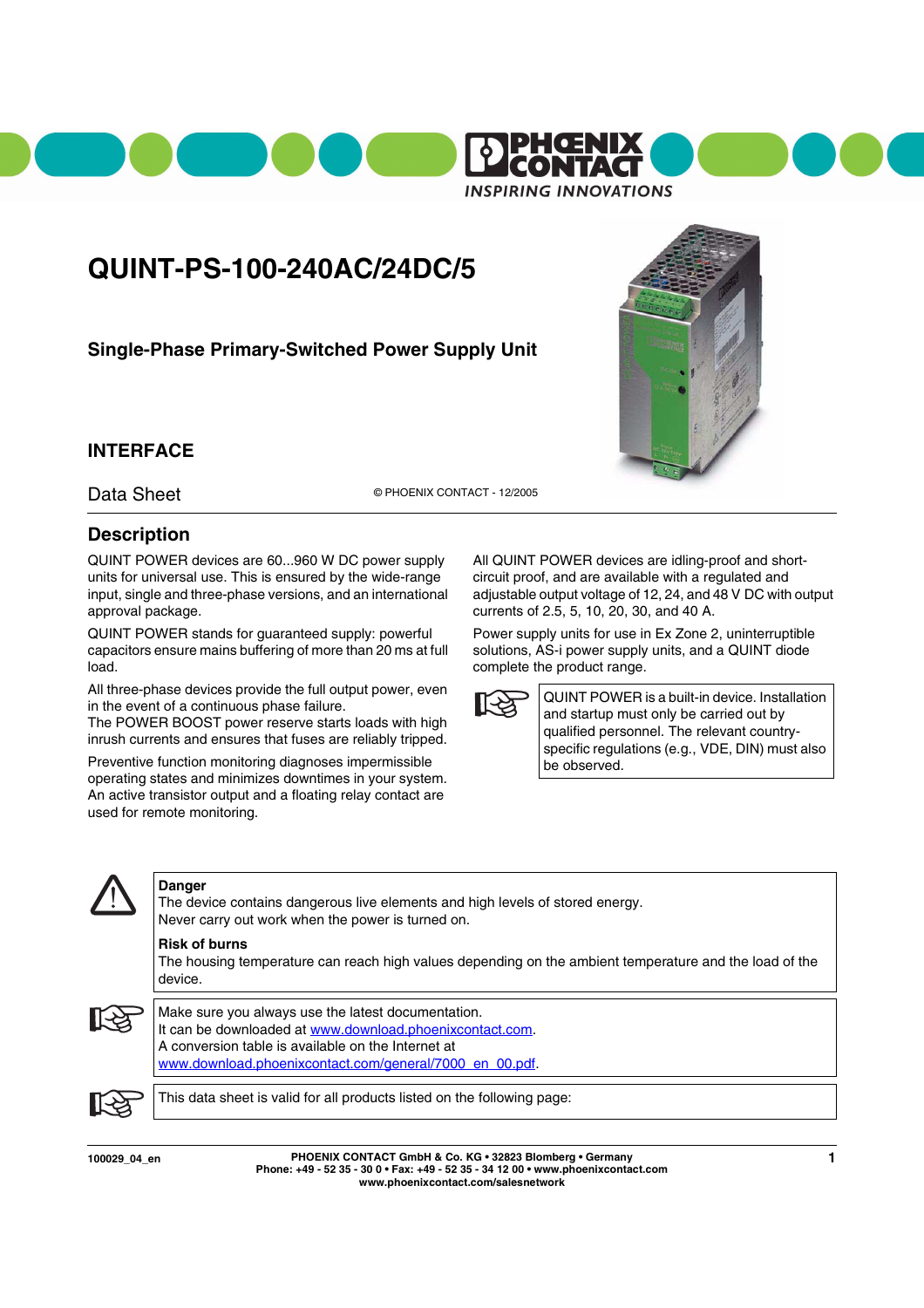# **Ordering Data**

| <b>Product</b>                                                 |                           |            |           |
|----------------------------------------------------------------|---------------------------|------------|-----------|
| <b>Description</b>                                             | <b>Type</b>               | Order No.  | Pcs./Pkt. |
| Single-phase primary-switched power supply unit                | QUINT-PS-100-240AC/24DC/5 | 29 38 58 1 |           |
| <b>Accessories</b>                                             |                           |            |           |
| <b>Description</b>                                             | <b>Type</b>               | Order No.  | Pcs./Pkt. |
| Assembly adapter for QUINT POWER 2.5 A and 5 A on S7 300 rails | QUINT-PS-ADAPTERS7/1      | 29 38 19 6 |           |

# **Technical Data**

| <b>Input Data</b>                        |                                                                                                                     |
|------------------------------------------|---------------------------------------------------------------------------------------------------------------------|
| Nominal input voltage range              | 100240 V AC                                                                                                         |
| Input voltage range                      | 85264 V AC, 90350 V DC                                                                                              |
| Frequency range                          | 4565 Hz (0 Hz at DC input)                                                                                          |
| Current consumption                      | 1.6 A (at 120 V AC (nominal load)), approximately<br>0.84 A (at 230 V AC (nominal load)), approximately             |
| Inrush current surge                     | < 20 A (typical), inrush current limiting/I <sup>2</sup> t (25°C): < 2.5 A <sup>2</sup> s                           |
| Mains buffering (for nominal load)       | > 20 ms (at 120 V AC), > 120 ms (at 230 V AC)                                                                       |
| Typical switch-on time                   | $< 1$ s                                                                                                             |
| Protective circuit                       | Transient surge protection varistor                                                                                 |
| Input fuse                               | 5 A (slow-blow, internal)                                                                                           |
| Recommended backup fuse                  | Circuit breaker 6 A, 10 A or 16 A, Characteristic B                                                                 |
| Discharge current to PE                  | $<$ 3.5 mA                                                                                                          |
| Connection method                        | COMBICON screw/plug-in connection                                                                                   |
| Stripping length                         | 7 mm                                                                                                                |
| <b>Output Data</b>                       |                                                                                                                     |
| Nominal output voltage                   | 24 V DC ±1%                                                                                                         |
| Setting range for the output voltage     | 22.528.5 V DC                                                                                                       |
| Output current                           | 5 A (-25+60°C)<br>7.5 A (with POWER BOOST, -25+40°C)                                                                |
| Derating                                 | Above +60°C: 2.5% per Kelvin                                                                                        |
| <b>Current limit</b>                     | $I_{\text{BOOST}}$ = 7.5 A (for short circuit), approximately                                                       |
| Maximum capacitive load                  | Unlimited                                                                                                           |
| System deviation                         | < 1% (static load change 1090%)<br>< 2% (dynamic load change 1090%)<br>$< 0.1\%$ (input voltage change $\pm 10\%$ ) |
| Power dissipation                        |                                                                                                                     |
| Maximum nominal load                     | 14 W                                                                                                                |
| Maximum no load                          | 2 W                                                                                                                 |
| Efficiency                               | > 89% for 230 V AC and nominal values                                                                               |
| Rise time                                | < 2 ms (U <sub>OUT</sub> (1090%))                                                                                   |
| Residual ripple/switching peaks (20 MHz) | < 100 mV <sub>pp</sub> (for nominal values)                                                                         |
| Parallel connection                      | Yes, to create redundant systems and increase efficiency                                                            |
| Internal surge protection                | Yes, limited to 35 V DC, approximately                                                                              |
| Resistance to return supply              | 35 V DC                                                                                                             |
| Connection method                        | COMBICON screw/plug-in connection                                                                                   |
| Stripping length                         | 7 <sub>mm</sub>                                                                                                     |
| DC OK Signal Output, Active              |                                                                                                                     |
| Type of output                           | Transistor output, U <sub>out</sub> > 0.9 x U <sub>N</sub> : High signal                                            |
| Continuous current                       | 40 mA, maximum                                                                                                      |
| Output voltage                           | +24 V DC (signal)                                                                                                   |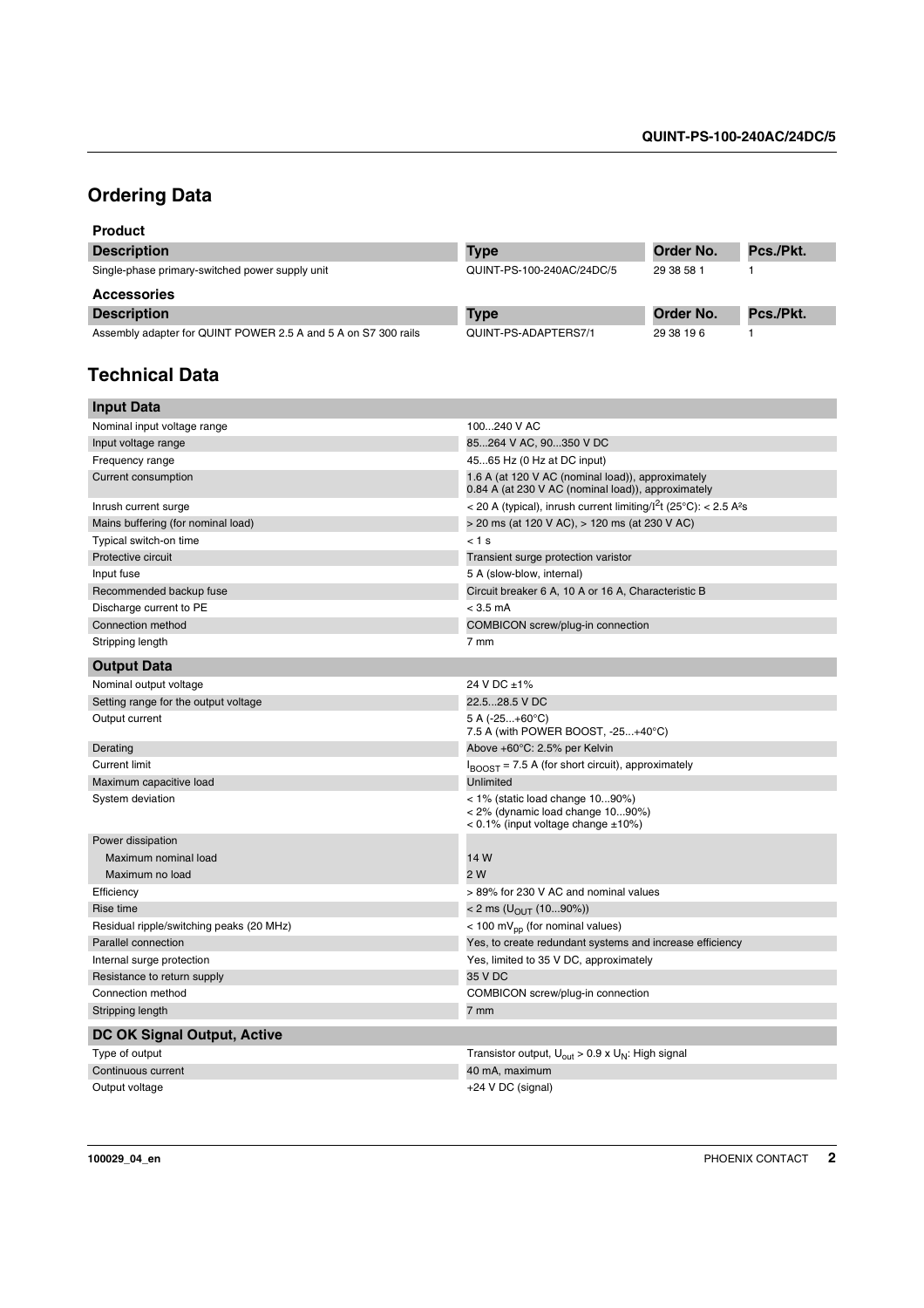| DC OK Signal Output, Floating                                                                       |                                                                                          |  |
|-----------------------------------------------------------------------------------------------------|------------------------------------------------------------------------------------------|--|
| Type of output                                                                                      | Relay contact, $U_{\text{out}} > 0.9 \times U_N$ : Contact closed                        |  |
| Continuous current                                                                                  | 1 A, maximum                                                                             |  |
| Maximum switching voltage                                                                           | 30 V AC/DC, maximum                                                                      |  |
| <b>General Data</b>                                                                                 |                                                                                          |  |
| Insulation voltage                                                                                  |                                                                                          |  |
| Input/output                                                                                        | 4 kV AC (type test)/2 kV AC (routine test)                                               |  |
| Input/PE                                                                                            | 3.5 kV AC (type test)/2 kV AC (routine test)                                             |  |
| Insulation voltage output/PE                                                                        | 500 V DC (routine test)                                                                  |  |
| Mounting position                                                                                   | On horizontal NS 35 DIN rail according to EN 60715                                       |  |
| Degree of protection                                                                                | <b>IP20</b>                                                                              |  |
| Protection class                                                                                    | I, with PE connection                                                                    |  |
| <b>MTBF</b>                                                                                         | > 500,000 h according to IEC 61709 (SN 29500)                                            |  |
| Housing version                                                                                     | AluNox (AlMg1), closed                                                                   |  |
| Weight                                                                                              | 0.830 kg                                                                                 |  |
| Dimensions (width x height x depth)                                                                 | 55 mm x 130 mm x 125 mm                                                                  |  |
| Dimensions (width x height x depth) for alternative assembly                                        | 122 mm x 130 mm x 58 mm                                                                  |  |
| <b>Status Indicators</b>                                                                            |                                                                                          |  |
| DC OK status indicator                                                                              | Green LED ( $U_{\text{out}}$ < 0.9 x $U_N$ : LED flashes)                                |  |
| <b>Climatic Data</b>                                                                                |                                                                                          |  |
| Ambient temperature (operation)                                                                     | -25+70 $\textdegree$ C (> 60 $\textdegree$ C derating)                                   |  |
| Ambient temperature (storage/transport)                                                             | $-40+85^{\circ}C$                                                                        |  |
| Maximum permissible humidity (operation)                                                            | 95% (at +25°C, no condensation)                                                          |  |
| Vibration (operation)                                                                               | < 15 Hz, amplitude $\pm 2.5$ mm according to IEC 60068-2-6<br>15150 Hz, 2.3g, 90 minutes |  |
| Shock                                                                                               | 30g in all space directions, according to IEC 60068-2-27                                 |  |
| Pollution degree                                                                                    | 2 according to EN 50178                                                                  |  |
| Climatic class                                                                                      | 3K3 according to EN 60721                                                                |  |
| <b>Certification/Standards</b>                                                                      |                                                                                          |  |
| Electrical equipment of machines                                                                    | EN 60204 (Surge Voltage Category III)                                                    |  |
| Safety transformers for switched-mode power supply units                                            | EN 61558-2-17                                                                            |  |
| Electrical safety (of IT equipment)                                                                 | EN 60950/VDE 0805 (SELV), EN 61558-2-17<br>CB Scheme <sup>CB</sup>                       |  |
|                                                                                                     | UL/C-UL Recognized UL 60950 & Was                                                        |  |
| Industrial control equipment                                                                        | UL/C-UL Listed UL 508 $\frac{600}{1000}$                                                 |  |
| Electrical equipment for potentially explosive areas                                                | UL/C-UL Recognized UL 1604, Class I, Division 2, Groups A, B, C, D                       |  |
| Shipbuilding                                                                                        | Germanischer Lloyd (a), ABS                                                              |  |
| Electronic equipment for use in electrical power installations                                      | EN 50178 (VDE 0160)                                                                      |  |
| Safety extra-low voltage                                                                            | PELV (EN 60204), SELV (EN 60950)                                                         |  |
| Safe isolation                                                                                      | DIN VDE 0100-410, DIN VDE 0106-1010                                                      |  |
| Protection against electric shock                                                                   | DIN 57100-410                                                                            |  |
| Protection against electric shock, basic requirements for safe isolation in<br>electrical equipment | DIN VDE 0106-101                                                                         |  |
| Limitation of harmonic line currents                                                                | According to EN 61000-3-2                                                                |  |
| Device safety                                                                                       | de (tested safety)                                                                       |  |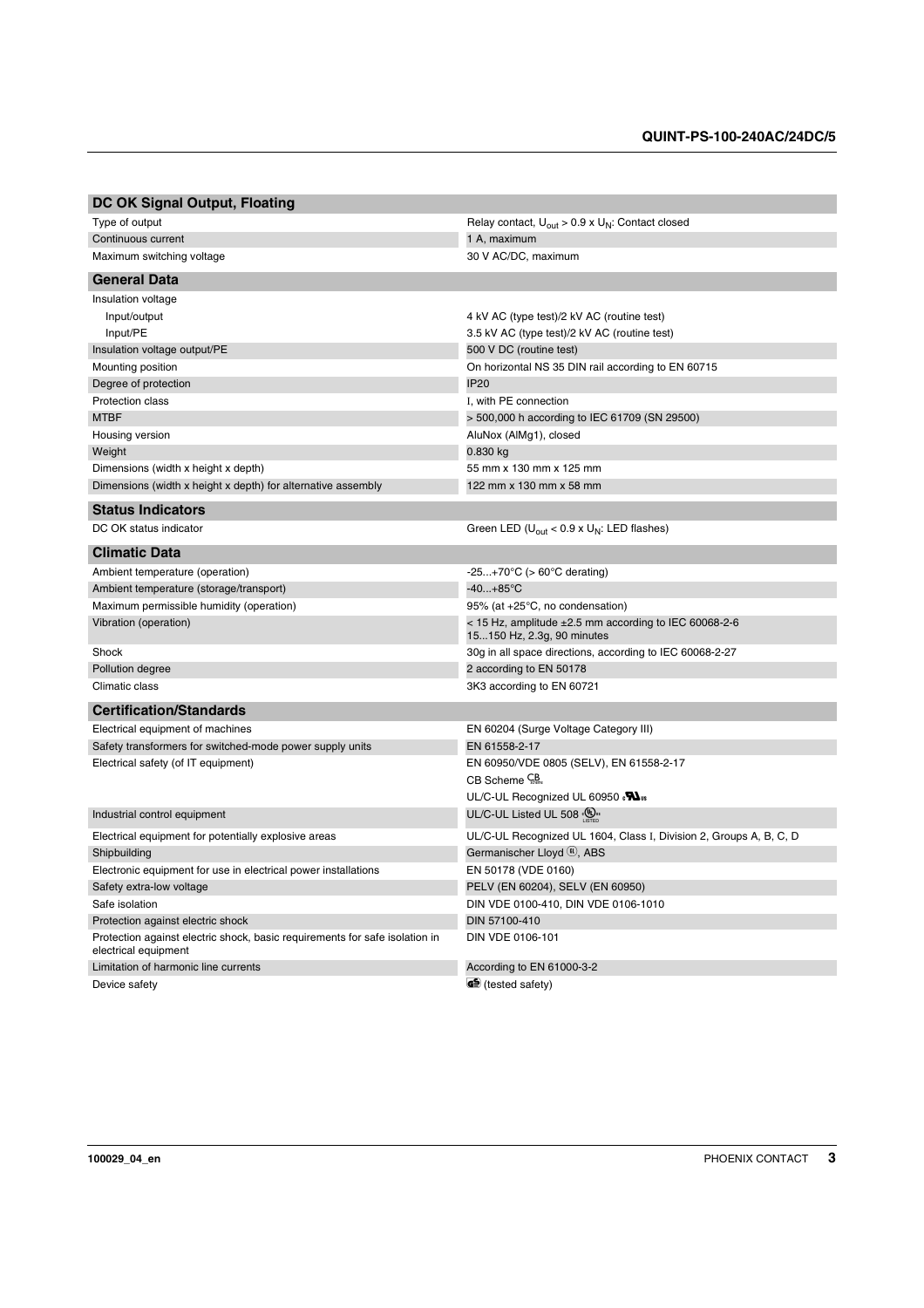### **Conformance With EMC Directive 89/336/EEC and Low Voltage Directive 73/23/EEC**

| Noise Immunity Test According to EN 61000-6-2 <sup>1</sup> |               |                          |                                    |                                                                                                                |  |
|------------------------------------------------------------|---------------|--------------------------|------------------------------------|----------------------------------------------------------------------------------------------------------------|--|
| Electrostatic discharge (ESD)                              | EN 61000-4-2  | Criterion B <sup>2</sup> | Housing                            | Level 4                                                                                                        |  |
|                                                            |               |                          | Air discharge                      | 15 kV                                                                                                          |  |
|                                                            |               |                          | Contact discharge 8 kV             |                                                                                                                |  |
| Electromagnetic HF field                                   | EN 61000-4-3  | Criterion A <sup>3</sup> | Housing Level 3                    |                                                                                                                |  |
|                                                            |               |                          |                                    | Frequency range 801000 MHz/1.42.0 GHz                                                                          |  |
|                                                            |               |                          | Field strength 10 V/m              |                                                                                                                |  |
| Fast transients (burst)                                    | EN 61000-4-4  | Criterion B <sup>2</sup> |                                    | Input 4 kV (Inst. Class 4, asymmetrical: Cable to ground)<br>2 kV (Inst. Class 4, symmetrical: Cable to cable) |  |
|                                                            |               |                          |                                    | Output 0.5 kV (Level 1, asymmetrical: Cable to ground)<br>0.5 kV (Level 1, symmetrical: Cable to cable)        |  |
|                                                            |               |                          |                                    | Signal 1 kV (Level 1, asymmetrical: Cable to ground)                                                           |  |
| Surge current load (surge)                                 | EN 61000-4-5  | Criterion B <sup>2</sup> | Input 4 kV (Level 4, asymmetrical) |                                                                                                                |  |
|                                                            |               |                          |                                    | Output 2 kV (Level 3, asymmetrical)                                                                            |  |
|                                                            |               |                          |                                    | Signal 1 kV (Level 2, asymmetrical)                                                                            |  |
| Conducted interference                                     | EN 61000-4-6  | Criterion A <sup>3</sup> | Input/output/signal                | Level 3, asymmetrical                                                                                          |  |
|                                                            |               |                          | Frequency range 0.1580 MHz         |                                                                                                                |  |
|                                                            |               |                          | Voltage                            | 10 V                                                                                                           |  |
| Voltage dips                                               | EN 61000-4-11 | Criterion B              | Input                              | Mains buffering > 20 ms                                                                                        |  |
| <b>Noise Emission Test According to EN 61000-6-3</b>       |               |                          |                                    |                                                                                                                |  |

Noise emission of housing EN 55011<br>
(EN 55022)<sup>4</sup>

Class B Industrial and domestic applications

<sup>1</sup> EN 61000 corresponds to IEC 61000

<span id="page-3-0"></span><sup>2</sup> Criterion B: Temporary adverse effects on the operating behavior, which the device corrects automatically.

<span id="page-3-1"></span> $3$  Criterion A: Normal operating behavior within the specified limits.

<sup>4</sup> EN 55011 corresponds to CISPR11/EN 55022 corresponds to CISPR22

### **Structure**



Figure 1 Operating elements

- **1** AC input 85...264 V AC input voltage, 45...65 Hz frequency
- **2** DC output 24 V DC output voltage (default), can be set between 22.5 and 28.5 V DC
- **3** DC OK output active
- **4** DC OK output floating
- **5** Potentiometer (covered) 22.5...28.5 V DC
- **6** DC OK LED
- **7** Universal DIN rail adapter UTA 107

### **Block Diagram**



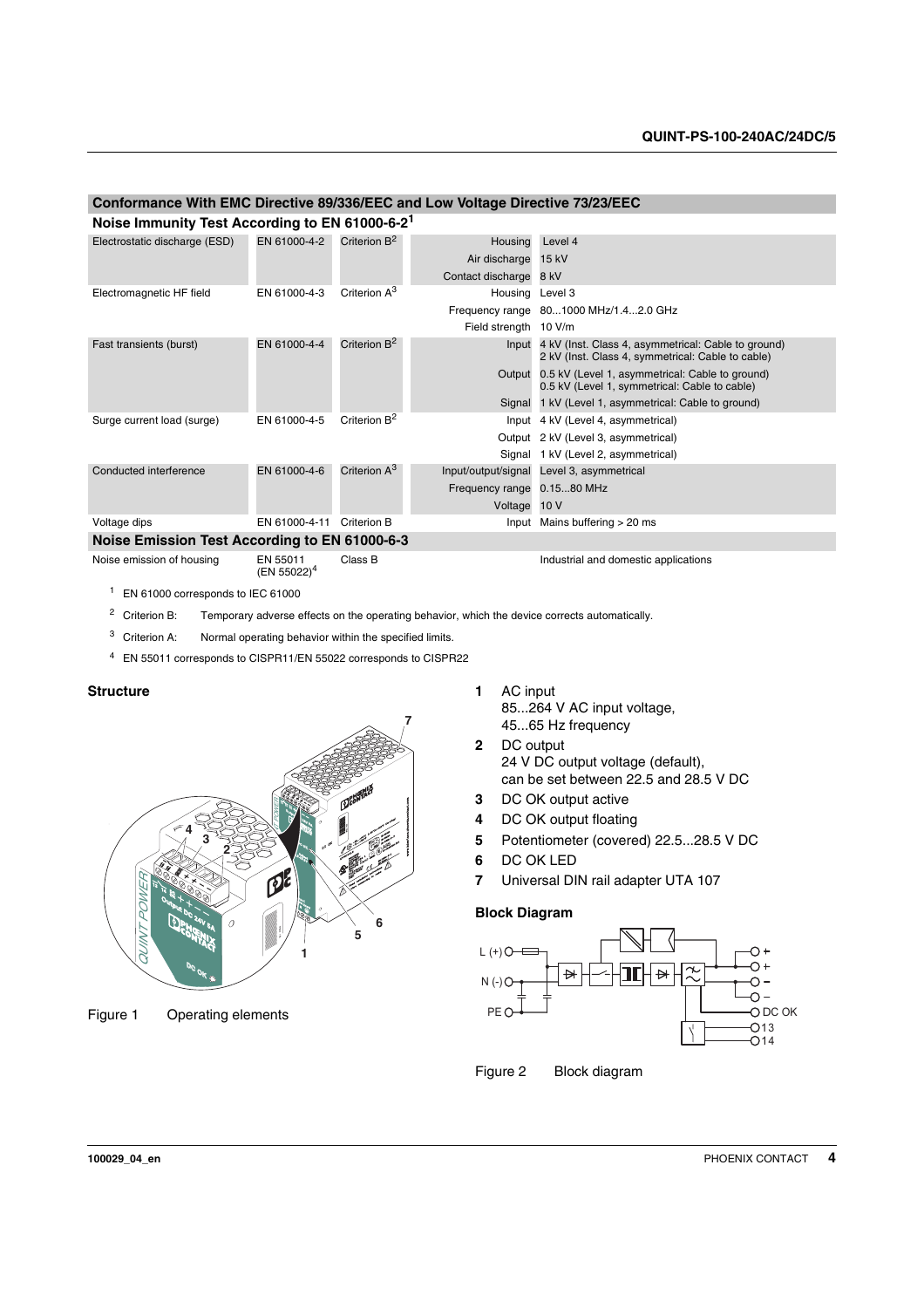# **Safety Notes and Warning Instructions**



### **Danger**

The device contains dangerous live elements and high levels of stored energy.

Never carry out work when the power is turned on.



### **Risk of burns**

The housing temperature can reach high values depending on the ambient temperature and the load of the device.

To ensure that the device can be operated safely and all functions can be used, please read these instructions carefully.



QUINT POWER is a built-in device. Installation and startup must only be carried out by qualified personnel. The relevant countryspecific regulations (e.g., VDE, DIN) must also be observed.

# **Installation**



### **Before startup please ensure:**

- The mains has been connected correctly and protection is provided against electric shock.
- The device can be switched off outside the power supply according to EN 60950 regulations (e.g., by the line protection on the primary side).
- The protective conductor is connected.
- All supply lines have sufficient fuse protection and are the correct size.
- All output cables are the correct size for the maximum device output current or have separate fuse protection.
- Sufficient convection is ensured.



Figure 3 Convection



### **Risk of burns**

The housing temperature can reach high values depending on the ambient temperature and the load of the device.



To ensure sufficient convection, the following minimum spacing is required between other modules:

5 cm above and below the device.

No minimum spacing to other modules at the sides is required for proper operation of the device.

The power supply unit can be snapped onto all DIN rails according to EN 60715 and must be mounted horizontally (connection terminal blocks facing downwards).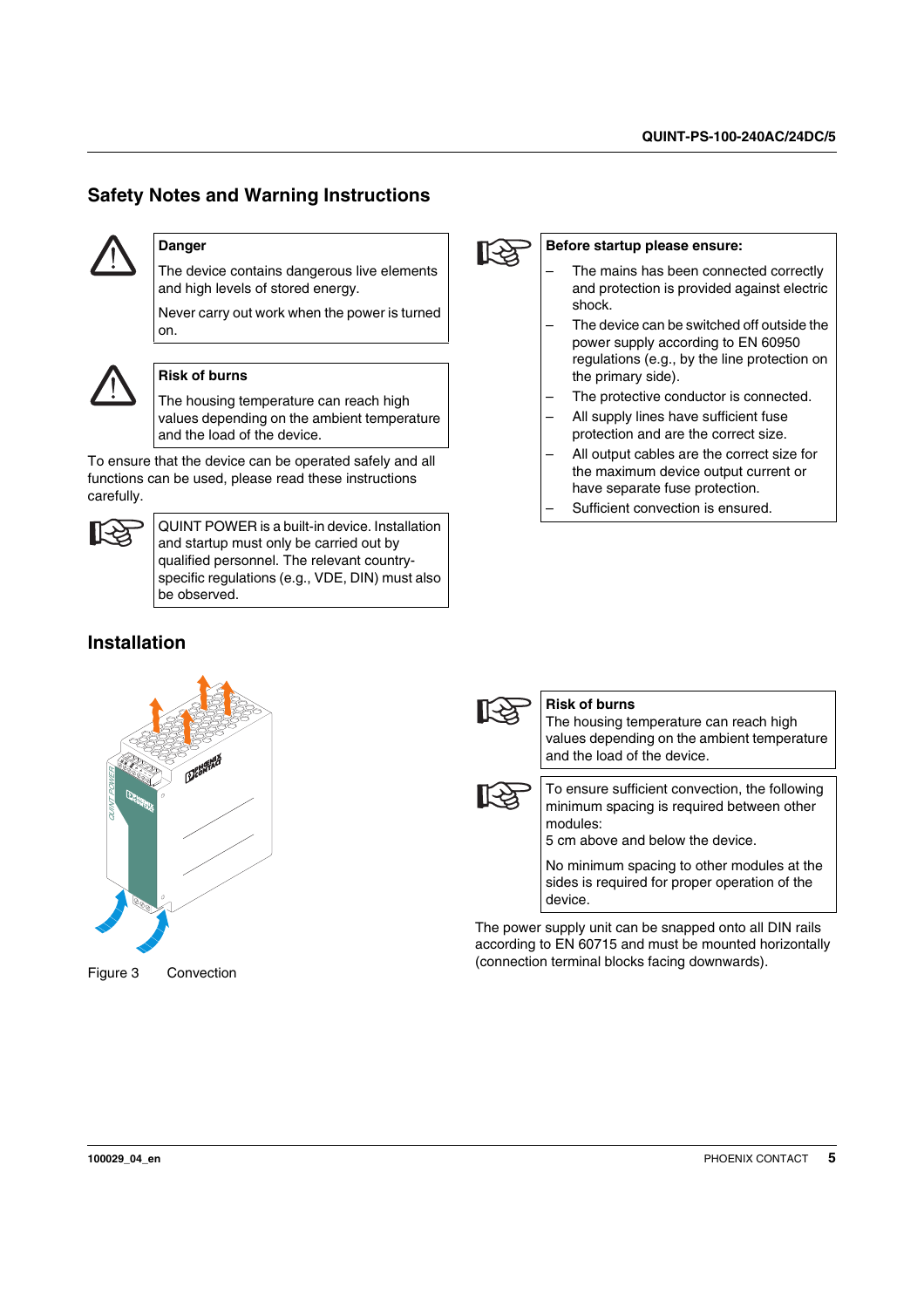### **Mounting Position**



Figure 4 Mounting position (dimensions in mm)

Narrow mounting position: Installation depth 125 mm (+ DIN rail)

### **Narrow Mounting Position (Default Upon Delivery)**



Figure 5 Narrow mounting position

Flat mounting position: Installation depth 58 mm (+ DIN rail)

### **Assembly**

Position the module with the DIN rail guideway on the top edge of the DIN rail and then snap it downwards.

### **Removal**

Release the snap-on catch using a screwdriver and then detach the module from the bottom edge of the DIN rail.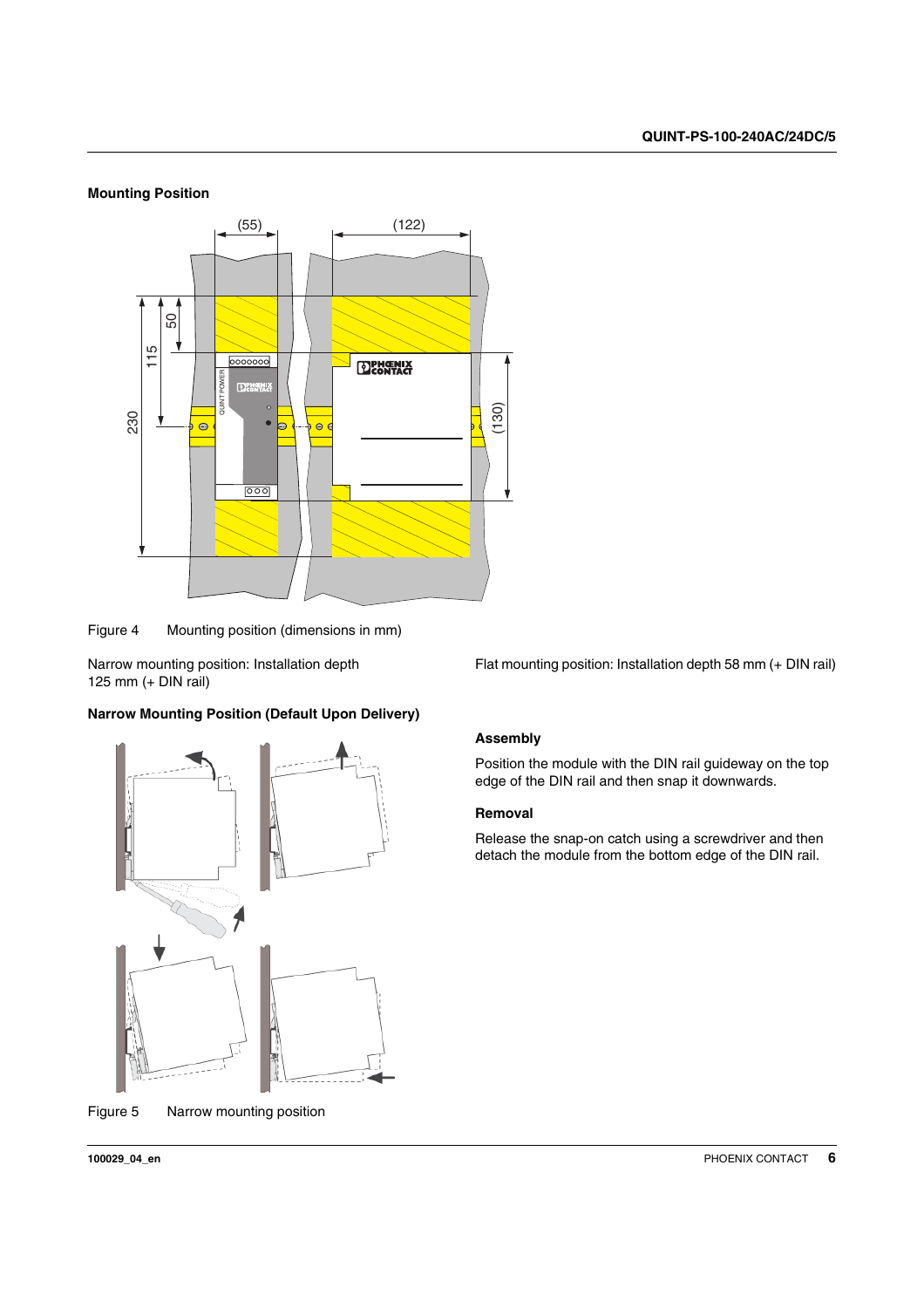

<span id="page-6-0"></span>Figure 6 Flat mounting position

A flat mounting position can be achieved by mounting the module onto the DIN rail at a 90° angle. Mount the DIN rail adapter (UTA 107) as shown in [Figure 6](#page-6-0).

No additional assembly material is required. Mounting screws: Torx T10 (torque 0.8...0.9 Nm).

### **Connection of Various Types of Network: 100...240 V AC Networks**

The device can be connected to single-phase AC networks or to two external conductors for three-phase networks (TN, TT or IT network according to VDE 0100-300/ IEC 60364-3) with nominal voltages of 100...240 V AC.





Figure 7 100...240 V AC networks



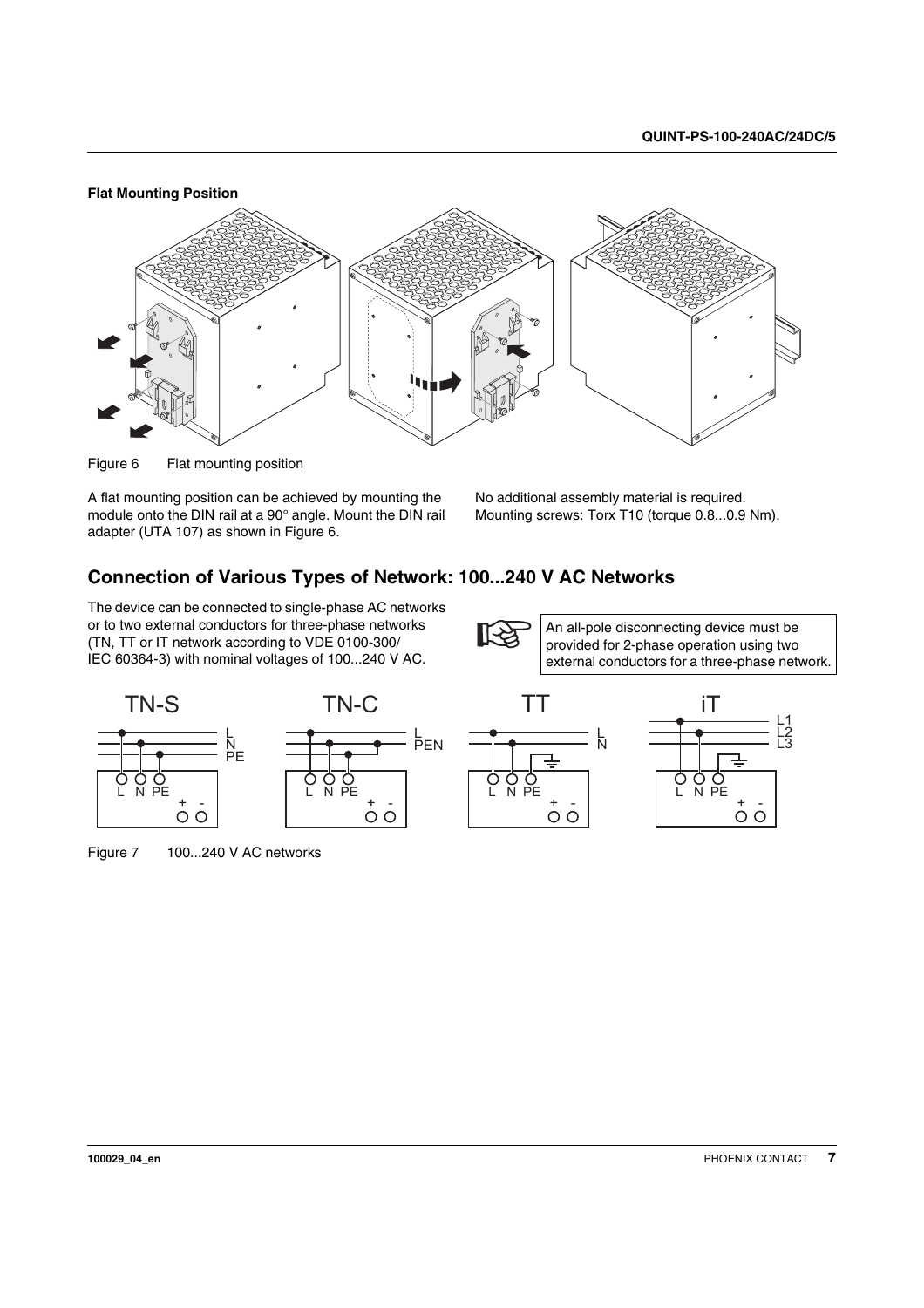# **Connection of the Connecting Cable**

The device is equipped with COMBICON connectors. This connection method enables quick device connection and visible isolation of the electrical connection, if required.



Connectors may only be operated when the power is switched off.

Use a screwdriver with the correct blade width for wiring. The cable cross sections listed in the table on the right can be connected.

### Solid Stranded AWG Torque Stripping Length  $[mm^2]$  [Nm]  $[mm]$  [mm] Input 0.2...2.5 0.2...2.5 25...14 0.5...0.6 7 mm Output 0.2...2.5 0.2...2.5 25...14 0.5...0.6 7 mm Signal 0.2...2.5 0.2...2.5 25...14 0.5...0.6 7 mm

For reliable and safe-to-touch connections, strip the cable ends according to the table.

# **Input (1)**

The 100...240 V AC connection is made using the L, N, and  $\circledast$  screw connections.



Figure 8 Input

### **Fuses**

An **internal fuse** is provided for device protection. Additional device protection is not required.



### **Recommended Backup Fuse**

Circuit breaker 6 A, 10 A or 16 A, Characteristic B (or equivalent).



A suitable fuse should be provided for DC applications.

### **Protecting the Primary Side**

The device must be installed according to the specifications of EN 60950.



It must be possible to switch off the device using a suitable disconnecting device outside the power supply. For example, primary side line protection could be used.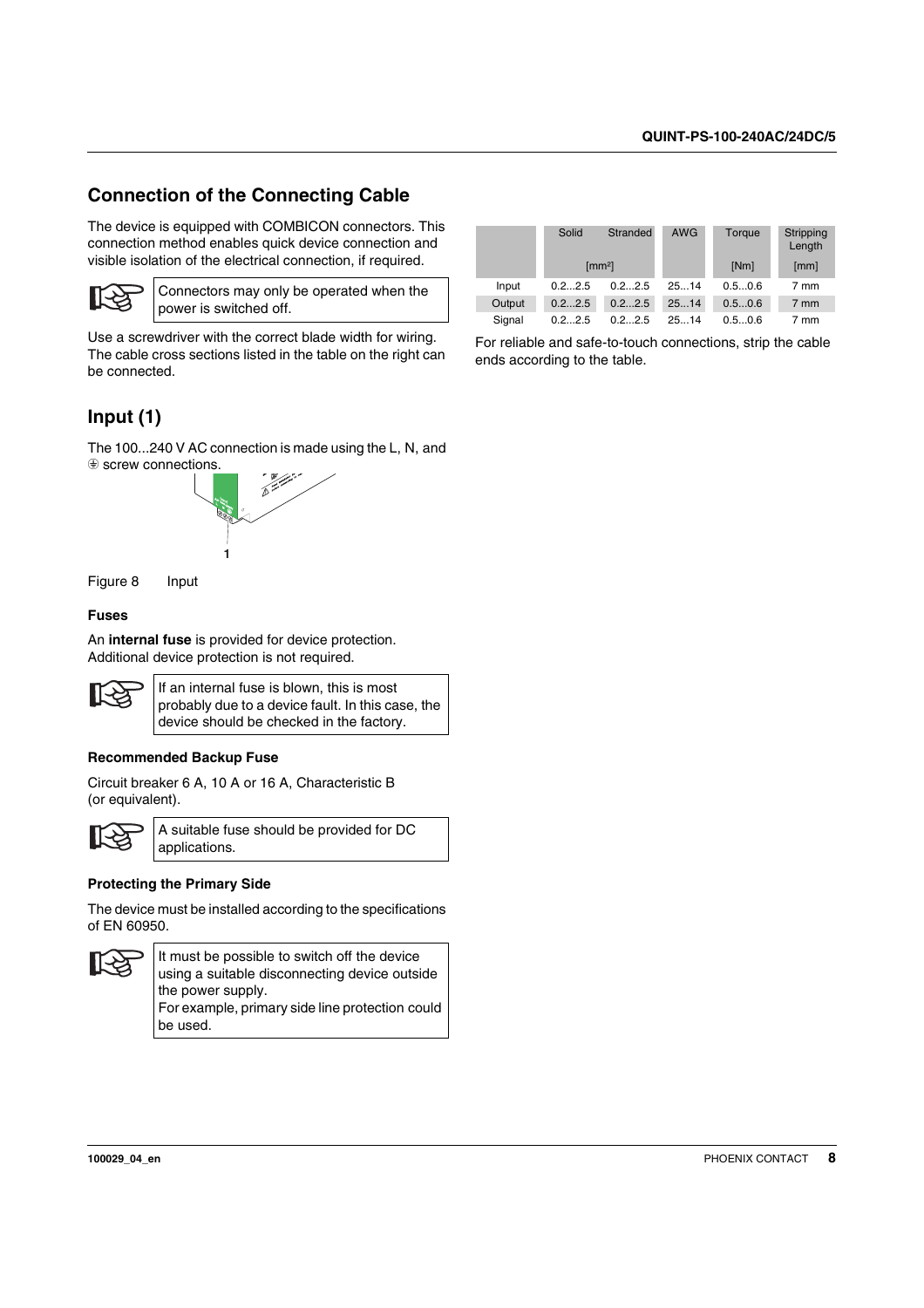### **Output**



Figure 9 Output

### **Connecting the Output**

The connection is made using the "+" and "-" screw connections on the screw connection (2). The output voltage set upon delivery is 24 V DC. The output voltage can be set on the potentiometer  $(5)$ .

#### **Protecting the Secondary Side**

The device is electronically short-circuit-proof and idlingproof. In the event of an error, the output voltage is limited to a maximum of 35 V DC.



Make sure that all output cables are the correct size for the maximum output current or have separate fuse protection.

The cable cross sections in the secondary circuit must be large enough to keep the voltage drops on the cables as low as possible.

#### **Signaling**

The two DC OK outputs are for preventive function monitoring of the power supply unit. A floating signal contact  $\overline{4}$  and an active DC OK signal  $\overline{3}$  are available. In addition, the DC OK LED  $(6)$  can be used to evaluate the function of the power supply directly at the installation location (see ["Status Indicator: DC OK LED" on page 10\)](#page-9-0).

### **Floating Contact**



Figure 10 Floating contact

When opened, the floating signal contact indicates that the output voltage has fallen more than 10% below the set value. Signals and ohmic loads up to a maximum of 30 V and currents up to a maximum of 1 A can be switched.



With heavy inductive loads, e.g., a relay, a suitable protective circuit (e.g., free-wheeling diode) is required.

### **Active Signal Output**



Figure 11 Active signal output

The 24 V DC signal is between the "DC OK" and "-" connection terminal blocks and can be loaded with 40 mA maximum. This signal output indicates that the output voltage has fallen more than 10% below the set value when "active high" changes to "low". The DC OK signal is isolated from the power output. This ensures that a separate supply does not enter from devices connected in parallel. The 24 V DC signal can be connected directly to a logic input for evaluation.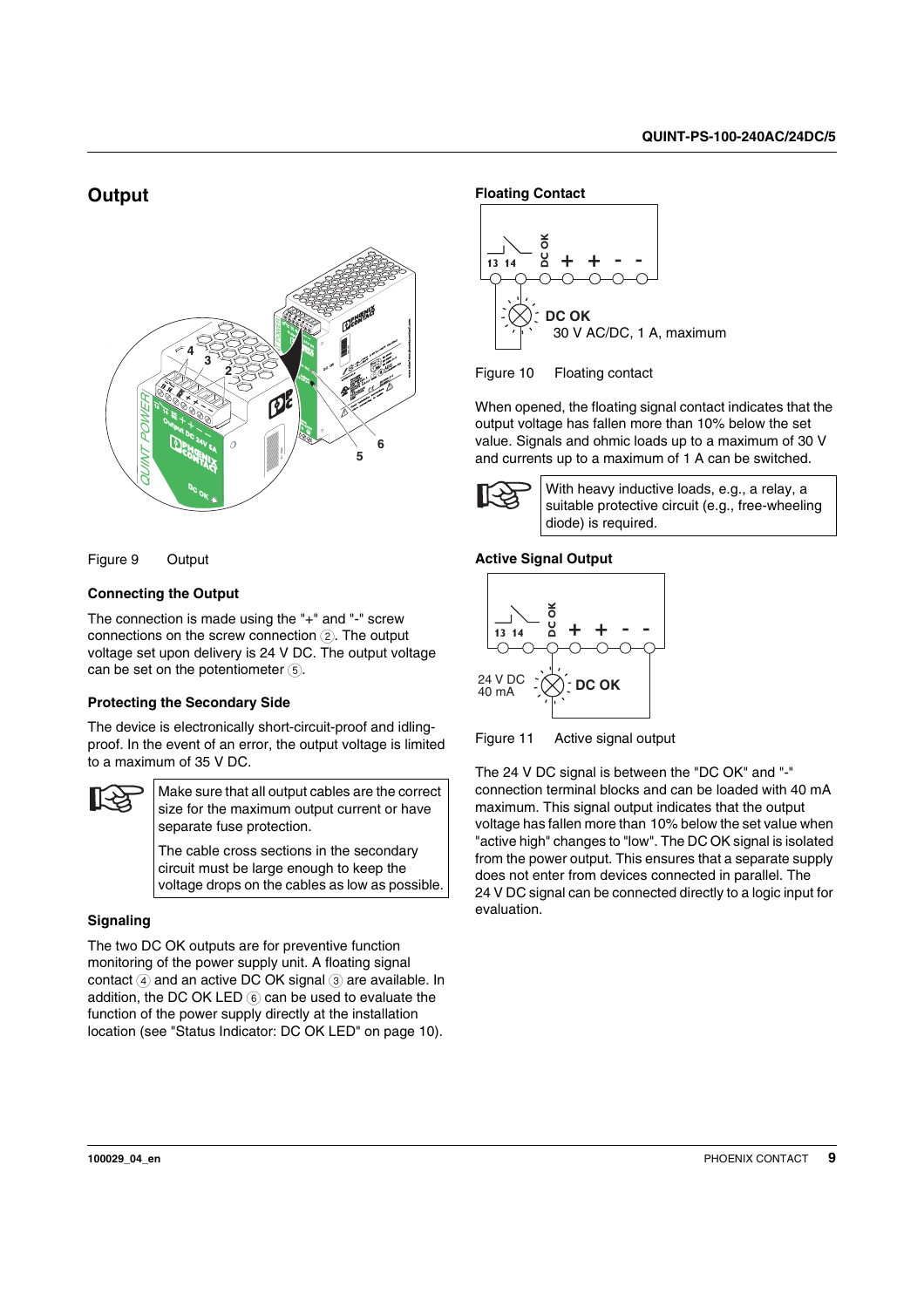### **Signal Loop**



Figure 12 Signal loop

### <span id="page-9-0"></span>**Status Indicator: DC OK LED**

The green DC OK LED enables local function evaluation in the control cabinet.

The two signal outputs described above can be easily combined.

#### **Example:** Monitoring two devices

Use the active alarm output of device 1 and loop in the floating alarm output of device 2. In the event of an error, a group error message is output. Any number of devices can be looped. This signal combination saves wiring costs and logic inputs.

| <b>DC OK LED</b>                        | ON                                                                     | <b>Flashing</b>                                                                                                                           | <b>OFF</b>                                                                                                                                 |
|-----------------------------------------|------------------------------------------------------------------------|-------------------------------------------------------------------------------------------------------------------------------------------|--------------------------------------------------------------------------------------------------------------------------------------------|
| <b>Active DC OK</b><br>switching output | $U = +24$ V (with reference to "-") $ U = 0$ V (with reference to "-") |                                                                                                                                           | $U = 0$ V (with reference to "-")                                                                                                          |
| <b>Floating DC OK</b><br>output         | Closed                                                                 | Open                                                                                                                                      | Open                                                                                                                                       |
| <b>Cause</b>                            | Output voltage greater than 90%<br>of the set voltage                  | Output voltage less than 90% of   No voltage at the output<br>the set voltage                                                             |                                                                                                                                            |
| <b>Meaning</b>                          | Output voltage and current OK                                          | <b>QUINT POWER operating, but:</b><br>Error at the load<br>Current consumption<br>greater than I <sub>BOOST</sub><br>Output short circuit | QUINT POWER not operating,<br>because:<br>No mains voltage present<br>-<br>The primary side fuse has<br>blown<br>The device is faulty<br>- |

### **Function**

### **Output Characteristic Curve**



Figure 13 Output characteristic curve

At ambient operating temperatures  $T_{amb}$  < +40°C, the device can continuously supply an IBOOST current at nominal voltage. In the event of heavier loads the working point demonstrates the U/I characteristic curve shown in the figure. The output current is limited to  $I_{\text{BOOST}}$ . The secondary voltage is reduced until the short circuit on the secondary side is removed.

The U/I characteristic curve ensures that both heavy capacitive loads and loads with DC/DC converters can be supplied by QUINT POWER in the input circuit. Connected fuses are tripped. The selectivity in your system configuration is ensured at all times.

- $U_{N}$  = +24 V
- $I<sub>N</sub>$  = 5 A
- $I_{\text{BOOST}} = 7.5 \text{ A}$
- $P_N = 120 W$
- $P_{\text{BOOST}} = 180 \text{ W}$